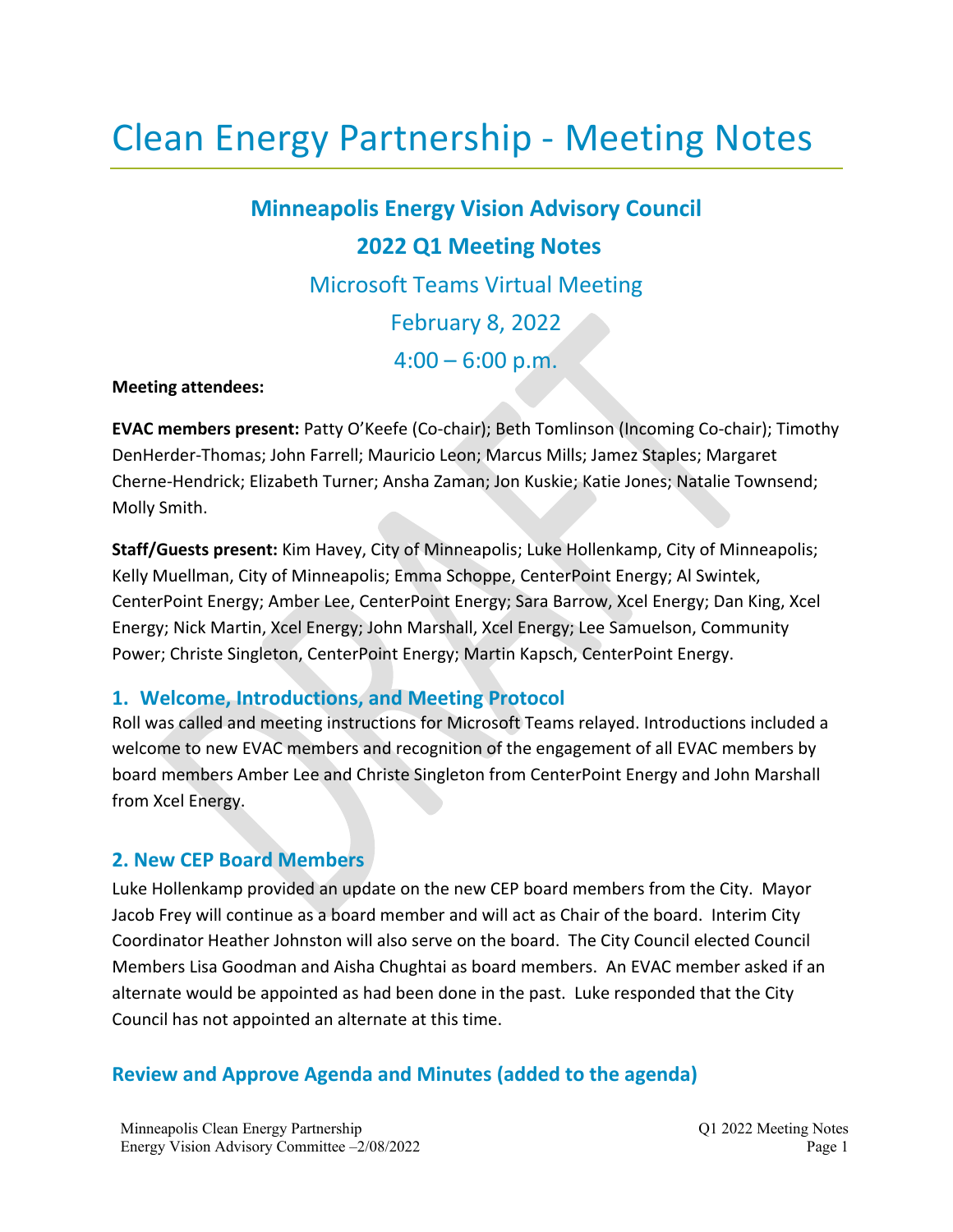Patty O'Keefe asked for a motion to adopt the Q4 meeting minutes and the Q1 meeting agenda. Both were MOVED and both motions CARRIED.

## **3. Co-chair discussion/vote**

Patty O'Keefe described that she is the co-chair appointed by the CEP board, but another cochair is to be selected by EVAC. Nominations/volunteers were solicited. An EVAC member raised the question of the length of the term and Luke and Patty responded that it is a two-year term. Beth Tomlinson volunteered that she is willing to help fulfill the role. No other volunteers came forward. A motion was MOVED and CARRIED to appoint Beth Tomlinson as an EVAC co-chair.

# **4. Consider EVAC endorsement of City's science-based CAP goal**

Luke Hollenkamp reminded EVAC of the City's science based GHG reduction goals for the upcoming update to the climate action plan that was presented at the last meeting and the follow-up special meeting on the topic in late 2021. Patty O'Keefe presented [proposed](https://mplscleanenergypartnership.org/wp-content/uploads/2022/02/EVAC-Resolution-for-City-GHG-SBT-Adoption_DRAFT.pdf)  [language providing EVAC's endorsement of the new goals.](https://mplscleanenergypartnership.org/wp-content/uploads/2022/02/EVAC-Resolution-for-City-GHG-SBT-Adoption_DRAFT.pdf) A brief discussion followed with multiple EVAC members voicing support for the endorsement. Luke added that a potential next step following an endorsement would be for staff to present and recommend the science-based target to the City Council along with the endorsements from EVAC and the Community Environmental Advisory Commission (CEAC) and a staff recommendation. The adoption could then represent the beginning of the process of updating the climate action plan to include equity and the science-based target. A motion was MOVED and CARRIED to adopt the language endorsing the science-based fair share GHG reduction goals.

# **5. Community Voices Update**

Marcus Mills provided an overview of a document (circulated by email after the meeting – not part of the meeting materials) outlining a proposed plan (*Proposal for Community Engagement on Workplan Priorities*) from the Community Voices Working Group to gather community input on the CEP workplan. The proposed plan outlines an approach to work with community based organizations and community leaders as trusted channels to gather feedback from communities in Minneapolis. The plan emphasizes using non-technical framing to gather input and to address community health, economic development, affordability, resilience, workforce development, and environmental needs. Marcus did not go through the whole document. Marcus and Patty invited questions and opened a discussion on the process for what comes next. An EVAC member asked if the document had been sent out already and Marcus and Patty responded that it had not been sent, but that it would be shortly. The EVAC members who worked on this proposal are looking for immediate reactions in this meeting and EVAC members could review the document when it is sent and provide additional feedback later. Marcus and Patty reminded EVAC that the Community Voices Working Group (Marcus, Timothy, Patty, and occasionally Mauricio and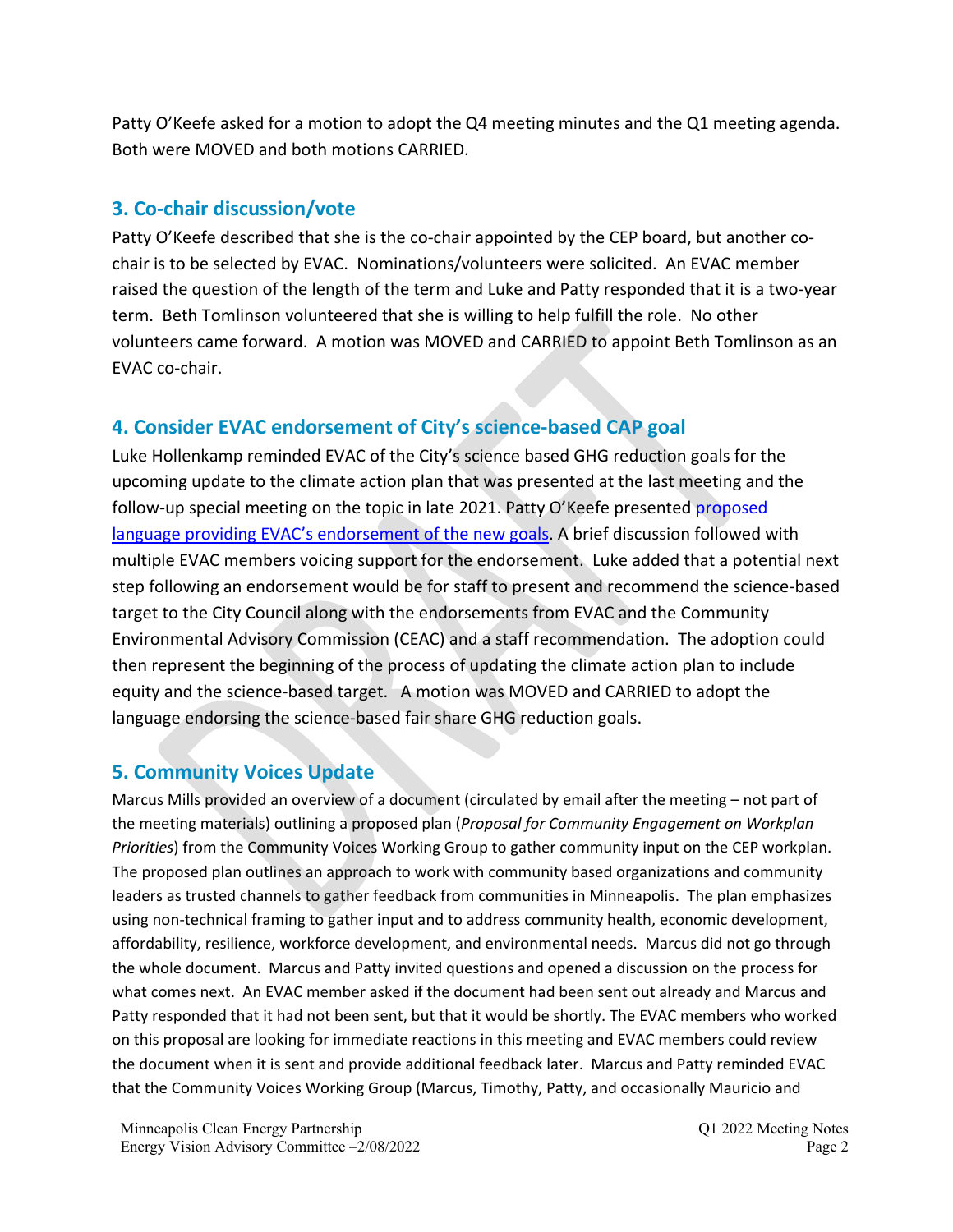Ansha for feedback) formed last year after a big conversation around the importance of continuing to do engagement with communities and with folks in Minneapolis and feeling there was a lot of room for growth there. The group was formed, but is still trying to figure out: What is the scope of this working group? What do we want to do?

Timothy DenHerder-Thomas made the point that we had some conversation in past EVAC calls about work plan and how community voices tie into it. The Community Voices was given a request as a subcommittee to put together a draft vision or proposal. What that could look like? Fleshing out that plan is something that has to be done in deep coordination with the planning team and the partners as a whole.

An EVAC member raised the point that it is important to consider how this community work ties in with the Climate Action Plan update and the related community engagement work. A meeting guest raised the point that Hennepin County is also interested in community work related to their Climate Action Plan.

Patty noted that the document would be sent out to EVAC and people would be given time to review and edit it, then maybe look at an online vote on approving it. Probably this proposal is going to go through several iterations after feedback from EVAC and also conversations with the Planning Team.

# **6. EVAC Questions for ECO and NGIA**

Margaret Cherne-Hendrick led a discussion providing an [overview of a Q&A on NGIA and the ECO Act.](https://mplscleanenergypartnership.org/wp-content/uploads/2022/02/Questions-for-ECO-NGIA.pdf) The document focuses on NGIA, but Margaret also provided a brief update on the ECO Act that there have been a series of stakeholder convenings to try to talk about implementation that the Department of Commerce has facilitated. There is going to be a report that the department will put together. That report is due mid-March. It's going to be released by the Deputy Commissioner and there are a number of committees that have been formed throughout the stakeholder process. Those committees are sending a report to the department on Friday, which will help the department form their own report. So hopefully we'll have more information by the next time we meet.

# **7. Work Plan – Continued discussion of EVAC Work Plan Subcommittee Memo**

Luke Hollenkamp introduced the topic noting that 2022 is a year of transitions. The City has 3 new board members and the City is considering new GHG emission reduction targets. The City will also be updating its climate action plan. Further, the ECO Act and NGIA are going through rulemaking guidance. Those are transformative pieces of legislation that opened up many new opportunities that we didn't have before. Since the last EVAC meeting we have not had a board meeting, so there's been a lot of digesting of what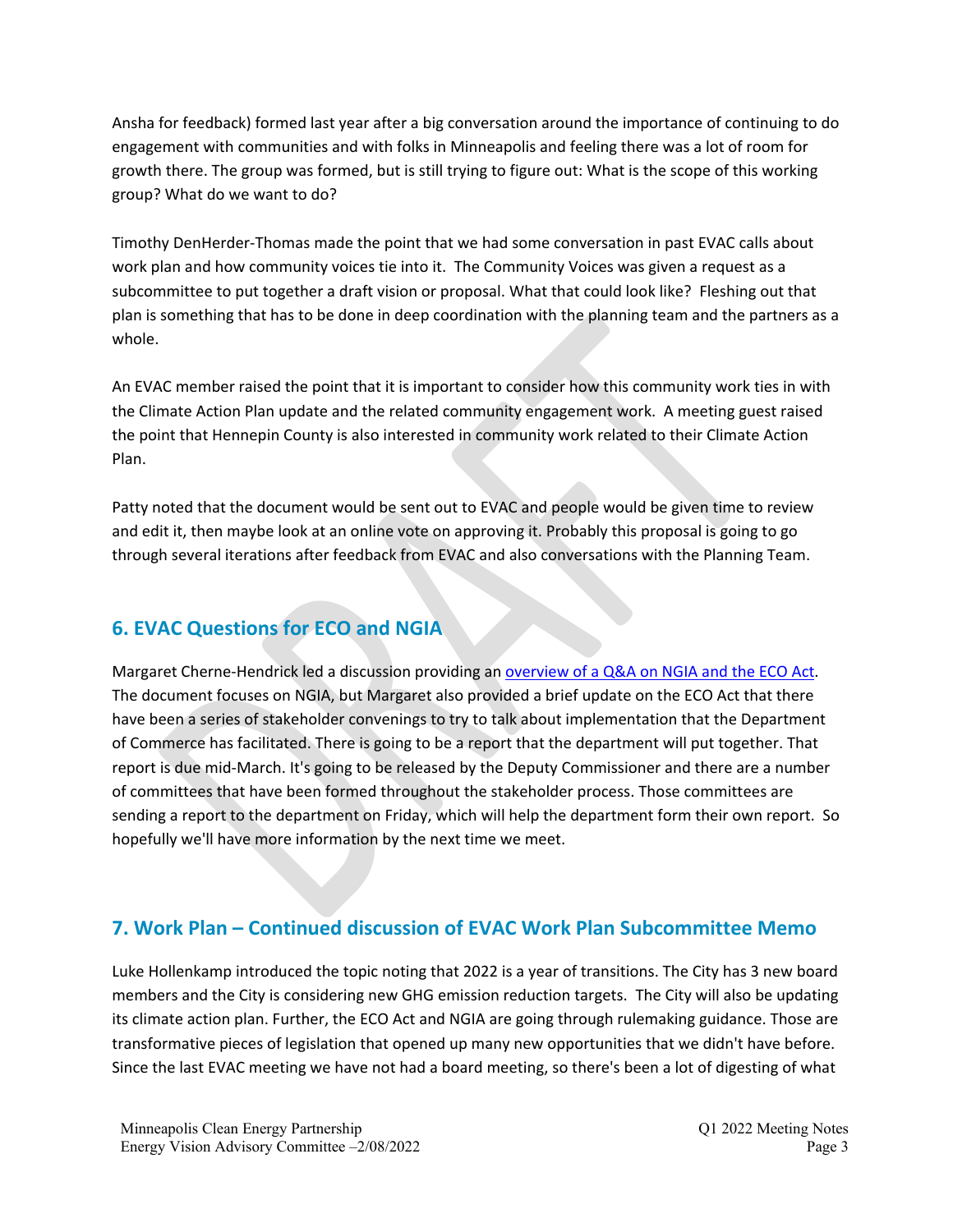EVAC provided in that previous memo, as well as conversations that us as partners have been having internally and externally amongst the partners.

Luke provided an overview of the goals of the theme of decarbonizing homes via energy efficiency and electrification retrofits [outlined in the slides.](https://mplscleanenergypartnership.org/wp-content/uploads/2022/02/EVAC-Q1-2022-Meeting_20220208.pdf) Questions were then posed to EVAC:

- 1) If the activities presented represent crucial steps toward achieving the City's goal of weatherizing 75% of homes by 2025?
- 2) Do you think that that 75% goal or strategy should be updated or further defined in the update of the Climate Action plan? (Luke acknowledged that he is of the opinion that he thinks there should be better definition of a "retrofit", but that he would value the group's feedback on that.)

An EVAC member commented that the plan is currently vague on specifics, but maybe that is what is needed to work on. The member noted that it could be some kind of performance standard that might help define what an updated unit is. The member also noted to the activities presented seem to focus on homeowners and they would like to make sure we don't forget about renters.

Another EVAC member noted that further clarification of a vision would be useful, along with more definition of what counts as a retrofit toward the 75% goal. The member also noted that communication with state agencies is important, especially in light of the possibility of federal funding being leveraged for these activities. Make sure we are not working in silos, but rather feeding off of each other's efforts.

Another EVAC member noted that a hurdle for homeowners is knowing which contractors to go with and having contractors trained to give trustworthy guidance. In light of beneficial electrification (which is wonderful) we can't lose sight of efficiency upgrades such as improving building envelop. Increase energy efficiency first and then electrification. Train contractors to assist in the process of meeting the City goal.

Luke noted that he appreciated the feedback and that part of 2022 is creating the detail and vision together for how to move forward.

Another EVAC member raised the question of if we should consider new construction in addition to retrofits. There are policy roadblocks to doing this, but it could be important to build in such a way that we don't need retrofits for those buildings in the future.

Dan King provided an overview of the goals of the theme of working toward 30% local solar [outlined in](https://mplscleanenergypartnership.org/wp-content/uploads/2022/02/EVAC-Q1-2022-Meeting_20220208.pdf)  [the slides.](https://mplscleanenergypartnership.org/wp-content/uploads/2022/02/EVAC-Q1-2022-Meeting_20220208.pdf) He noted that the EVAC memo articulated that this goal had a lot of clarity, but there is still discussion about what types of activities could help bring the City toward this goal. Questions were then posed to EVAC:

• Do the above address the biggest factors within the City and Xcel's power or sphere of influence toward more rapid local solar deployment? If not, what are?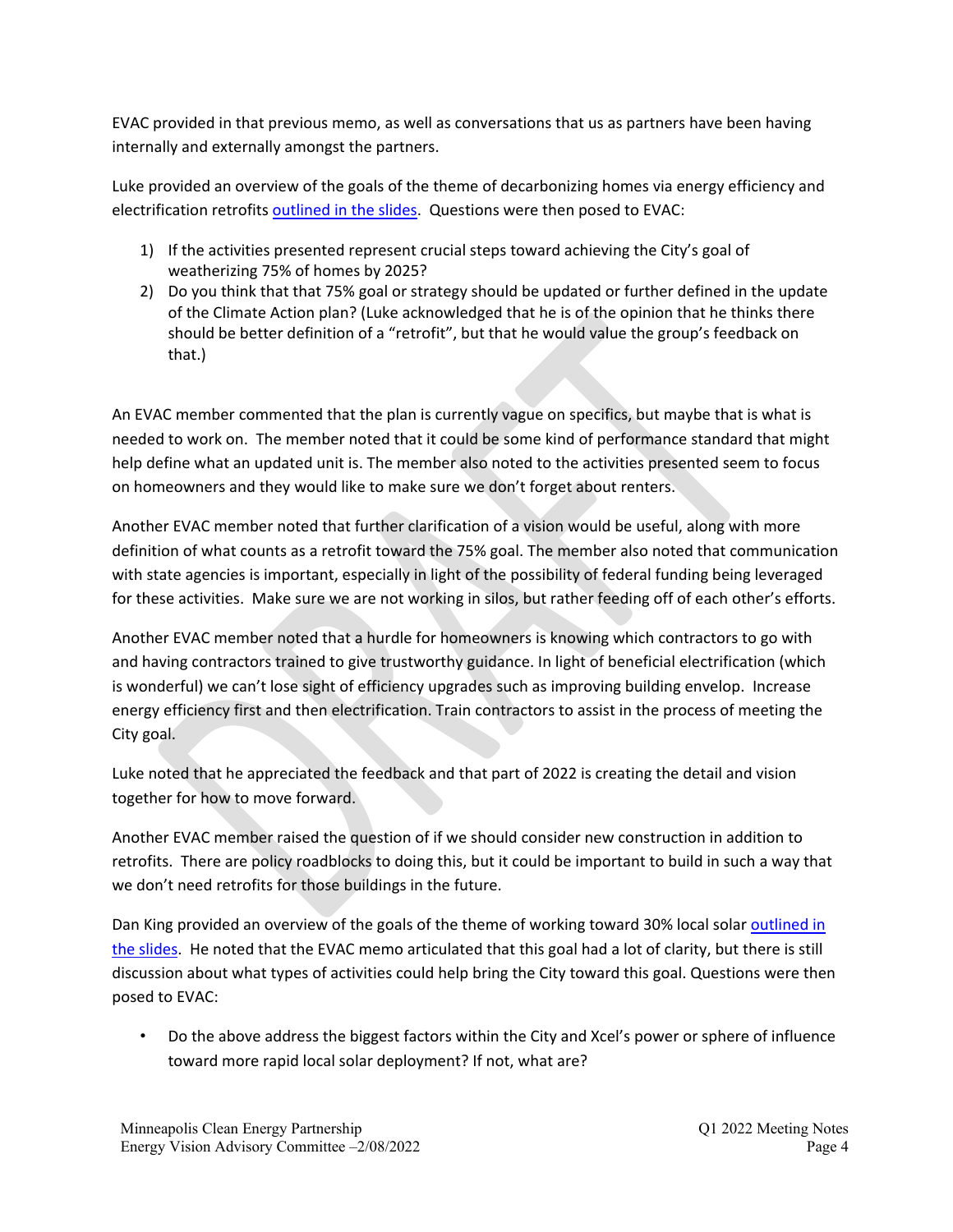An EVAC member raised the question of where the 30% goal came from. Luke responded that it is from the draft version of the 100% Renewable Electricity Blueprint that was released for comment. In that draft version, the city proposes then that in order to get to 100% that the components needed are 60% renewable electricity come from the grid mix, 10% from green tariffs, and 30% from local solar. The goal is in a similar status as the new science based fair share GHG reduction targets where it is in process, but not officially adopted.

An EVAC member raised a question about the point made that Xcel is in discussions with US Solar about a municipal special operations project. The member raised concern that there are no requirements on that project when we talk about equity and workforce development. The member asked where we are at in the process.

Dan clarified that it is only high level discussion and no decision has been made. There was an action by the City Council setting up the City in exclusive negotiations with US Solar and Xcel Energy engaged in a conversation with US Solar to understand what the proposed project is. US Solar was informed about an upcoming solar request for proposals (RFP) that would accept bids down to 5MW for distribution system connected solar that arose from the recently approved integrated resource plan (IRP). The EVAC member asked when that would hit the streets, and Dan replied that he did not know, but likely in the coming months. Xcel will make sure that this member gets the RFP when it comes out and that it would be sent to EVAC.

Kim Havey provided an overview of the City process of engaging with US Solar and noted that it is for 6 months, but has terms for extension if progress is being made.

Another EVAC member noted that the strategies proposed cover a lot of the bases, but that a big gap is large commercial spaces around the city. The member recognizes the limitations of the City's and Xcel's sphere of influence here, but that there is a lot of opportunity for local ownership and community benefits. The member was asked and agreed to follow up with a memo on the topic to be sent to Xcel Energy and the City.

The EVAC member concerned about discussions with US Solar raised the point that without targeted BIPOC outreach support and intentional employee development, most workers under this contract will likely be white in the RFP process, will not improve economic outcomes with BIPOC communities. U.S. Solar's response to the city's RFP does not include a client to increase workforce diversity, diversity, of course, and contract labor for this project, such as training or prioritizing higher than BIPOC residents from the city, Minneapolis.

Kim provided some further clarifications regarding the agreement, that the City did include workforce considerations in our scoring and ranking of proposals, and offered to discuss this issue more with the EVAC member individually.

Emma Schoppe provided an overview of the goals of the theme of reducing commercial and industrial natural gas use [outlined in the slides.](https://mplscleanenergypartnership.org/wp-content/uploads/2022/02/EVAC-Q1-2022-Meeting_20220208.pdf) Emma invited comments and discussion and asked who would